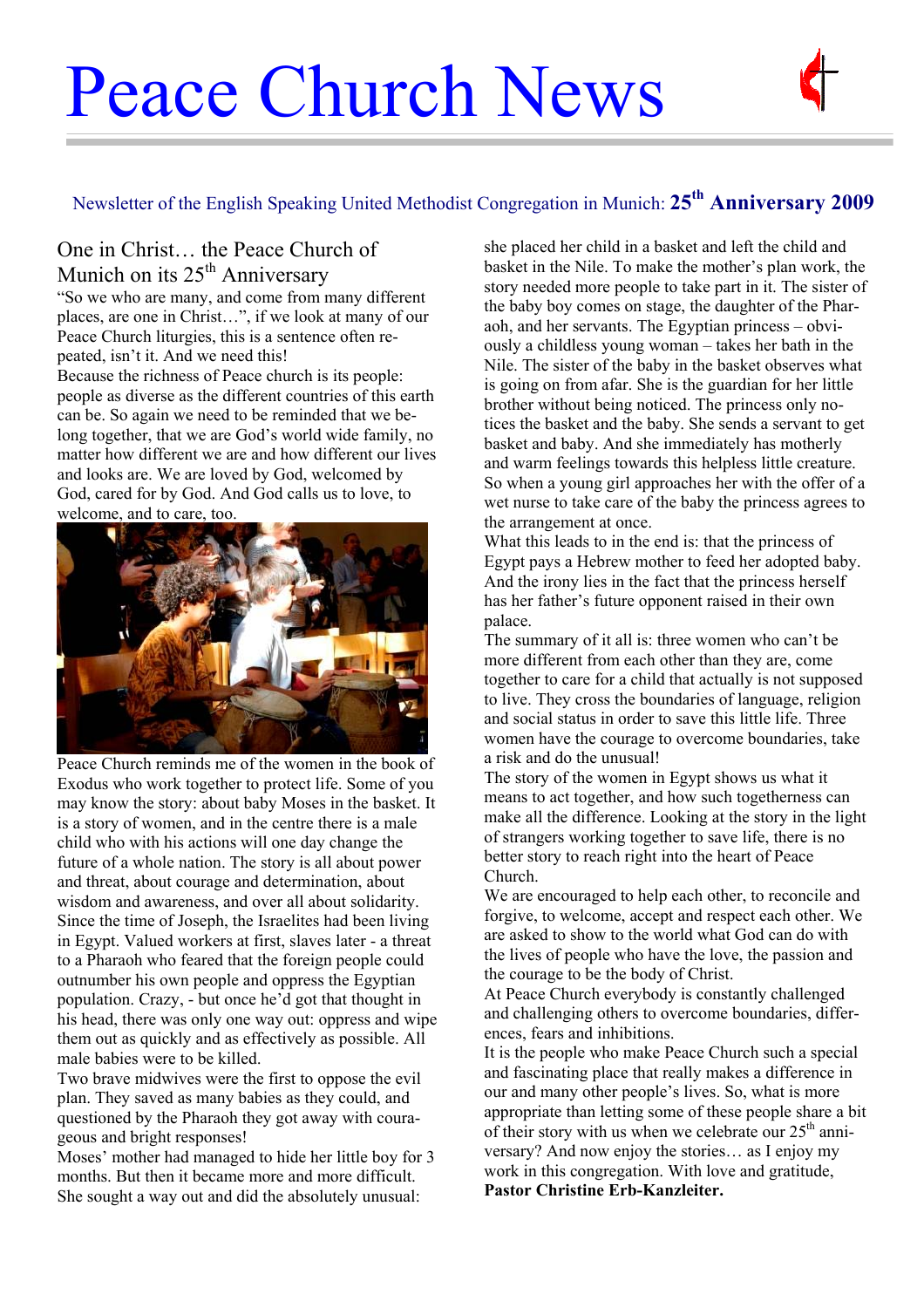#### My Memories of Munich

When I started trying to reflect on my memories of Munich, the thought came to me that memories are strange things. Usually when you begin flashing back, you remember good memories, but you also remember bad ones. I'm very pleased to say that I don't remember any bad things from our time in Munich. I can't remember all the names of those who joined with us for worship, we had lots of visitors throughout the time, but I do remember lots of faces and lots of fond memories. I look forward to sharing some of those memories when we come to Munich to celebrate the  $25<sup>th</sup>$  anniversary of the congregation. For now, I'd like to share just a few of those memories.



I remember when…

…we had our first anniversary service and the text from the Book of Acts was read in the various languages that were represented in our congregation – all at the same time – helping us to understand

what that first Pentecost must have been like;

…Alex and Carlos Valenzuela and I spent Sat. in Marienplatz passing out flyers and inviting people to join us for worship;

…we had no organist and I had to go back and forth – organ, front row, center, organ, pulpit, organ, front row, center, organ – I'm sure you get the idea;

…two young men from Ghana joined us; they had come to Germany seeking political asylum;

…during our welcome and announcements, Slav and Laura introduced themselves as just having escaped from Russia, and how they had made their way to Munich through The United Methodist Church connection - I could barely get through the worship service I was so anxious to talk with them;

…joint services with the German-speaking congregation;

…the husband of a tourist died while in Munich (his wife had been coming to our Bible study while he was in the hospital) and when I visited her the Sat. after he died, she told me she was coming to church in the morning - we quickly changed everything and used our worship service as a memorial service for him;

…the last worship service when Robert and I left was the marriage of Paul and Kathy Pilgrim and Bishop Sticher was with us.

So many memories come flooding back – thanks be to God, they're all good!

**Dr. Cheryl B. Rhodes, Columbia, S.C. USA** 

#### I felt myself being pulled to find a church…

I would like to extend my good wishes and congratulations to Peace Church and its congregation, both past and present. I lived in Munich for 11 years in the 1980's and found a true church home and family when I discovered the English speaking service at the church. As a small child I attended Sunday School at a local Baltimore church for a short time before my family moved to a neighbouring county where it was not so easy or convenient for us to continue our church attendance. During my childhood years I didn't attend church regularly but eventually felt myself being pulled to find a church in my adult years. I don't remember exactly how I heard about the English service in Munich but I decided one Sunday to attend. I can still remember vividly that as soon as I entered the church I was met by Pastor Cheryl Rhodes who immediately welcomed me like an old friend and from that very first meeting I felt I was part of the church family and never felt like a stranger. I can still see her warm smile and her arms extended in welcome to greet me as I entered the door. Both of my children were born in Munich and Robert, who is now 23, was christened in the church by Pastor Cheryl.

I was still a part of the congregation when we welcomed Pastor Richard Acosta and his wife, Lena, into the Munich church family. I have fond memories of our times with them as well and we still keep in touch with family photos and a letter at Christmas each year. I have wonderful memories of my church time in Munich. I fondly remember other members and people who passed through each Sunday. I remember the pot luck suppers and learning to make a quilt with Cheryl. My grandson, just last year, used the beautiful blue and white baby quilt that she made for my son in 1985. I remember all the wonderful music and singing and having contemporary music practices at my home now and then. I have funny and touching memories of my times teaching Sunday School. I remember the Christmas program where I watched my son and another little boy named Kevin, make mischievous faces and trade looking-for-trouble grins obviously trying to decide what they could do for fun besides just stand there in their shepherd costumes.

Most of all I remember this as the time when a neglected path was opened to me so that I could develop a true relationship with Christ. Although I was always a believer during those many years when I was without a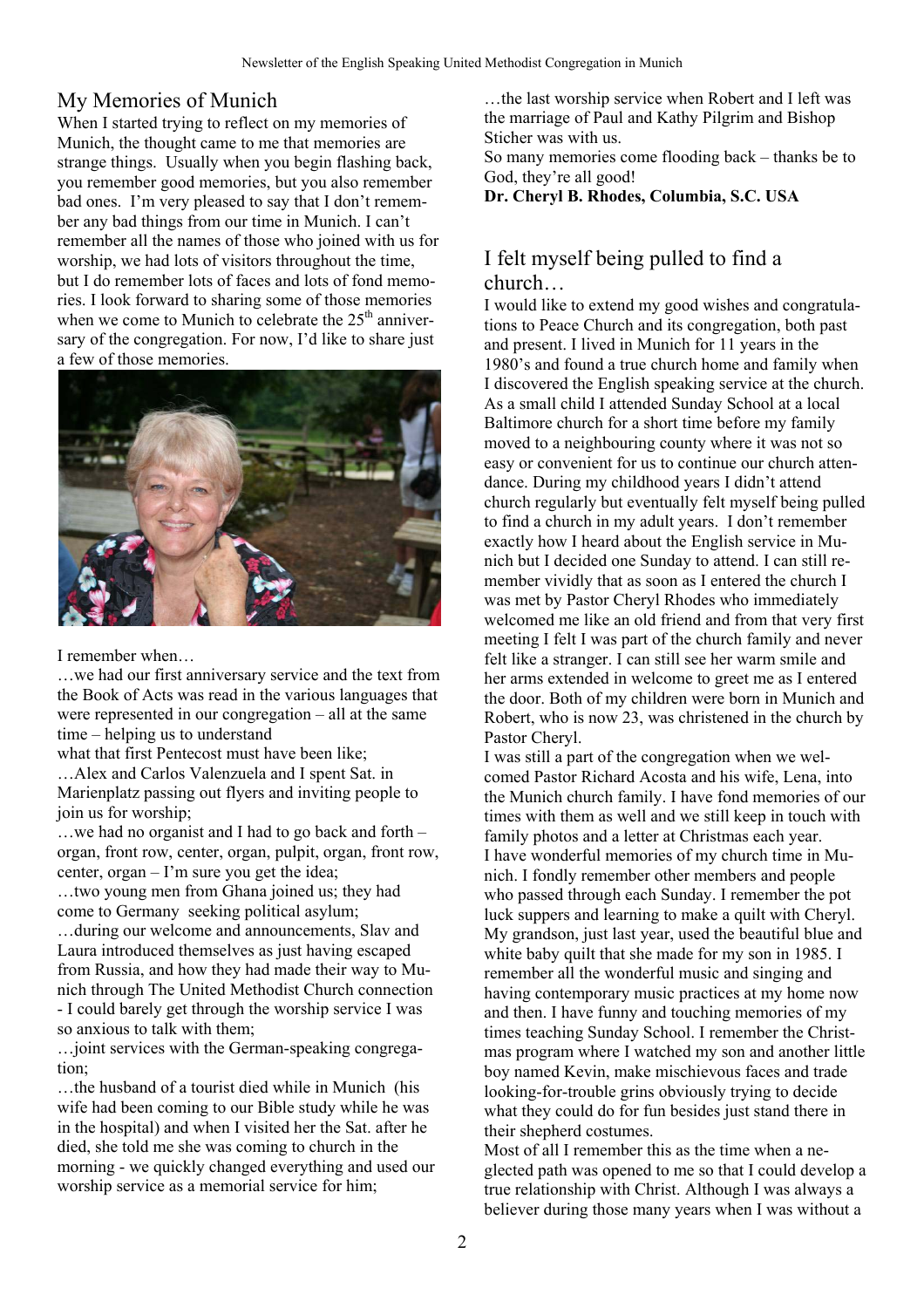church home, my spiritual life came alive and my heart and soul opened to the many blessings I never really understood before I found this loving place to praise and worship. I will always thank the pastors and congregation of my first real church home for supporting and encouraging me on my journey. I am still on that wonderful path and have found a comfortable home at a United Methodist church near my home here in Maryland.

I wish I could have attended your celebration but my heart is with you all and you are in my prayers as you come together to remember the years gone by. I thank everyone who has touched my life, even if just by sharing a time of praise and worship with me. God bless. **Anne Baschenis, Linthicum, MD USA** 

#### Find a Peaceful Home

In the year 1989 I started coming to Peace Church United Methodist. Through a friend I was warmly invited and welcomed. That made me stay in this church. I am very grateful to God for letting me find such a peaceful home. In the time when I first came Richard Acosta was the pastor at Peace Church. **Naomi Yebuah, Munich** 



## Still Very Happy…

I came to this church in the first week of January 1991 when Pastor Acosta and his wife were still here. I found this place by looking in the Munich Found magazine. I have seen a lot of people coming and going. Some of our church people left our congregation and joined the Anglican Church in Harlaching. I go to South Africa every year for 4 months, and have all my children, grandchildren, and great grandchildren in Cape Town. I worked in Munich for the Consul General of the Netherlands for 7 ½ years. Before that I was in Berlin for 2 years. I was transferred when the wall came down, because all Consul Generals had to leave Berlin. Up till now I am still very happy to be here. **Wilhelmina Appolis-Pichlmeier, Pullach** 

Several Significant Things Happened… Some reflections on the development of Munich's Peace Church United Methodist penned by Dr. James Dwyer, missionary pastor with wife Helen and children Erica and Paul from 1992-2003.

When Helen and I arrived in the summer of 1992, the congregation had experienced a number of cycles of ebb and flow since its 1984 founding. It was the nature of things that most participants in the life of the congregation were "on assignment" for 18 months to three years, rarely five, within a radius of perhaps 65 miles of Munich. Both their work responsibilities and distance made it hard to imagine building a congregational structure around them. The ministry remained largely a "chaplaincy" for its first eight years and the Acosta's provided extended family to many who passed through and felt homesick for parents or grandparents. Their respective emphases on flowers and cooking held many close.

Our arrival corresponded with an ebb-tide: hardly more than a dozen people remained in the congregation. Among them were mixed British-German couples who had provided both the first wedding and the first child born into the congregation's history. That first baptizand born into the congregation became a confirmed "professing member" in a later youth confirmation class – the beginning of a "second generation.". A more substantive factor uniting many in the congregation in its early days was their support of the English Speaking Prisoners Support Group a joint project of members from the Anglican, Methodist and other English-speaking ministries to prisoners in Bavarian prisons. Worship leaders who had prepared worship for the prisoners were also available to serve in our congregation.

Within six months of our arrival in Munich several significant things happened. (1) Some people felt called to work on establishing both an intentional and effective outreach as well as a church structure. (2) A wave of immigration of English-speaking Africans to Munich redefined our ministry. (3) Ethnically diverse persons previously on the edge of the congregation claimed their proper place and created a momentum which reinforced the other forces at work. A special memory is: One Ghanaian woman who spoke little English and less German requested baptism of her daughter. The baptism was accompanied by the setting of conditions on both sides. The pastor, she insisted, must also baptize the child born out of wedlock to another Ghanaian woman, close friend of the first. In turn, the pastor stated his expectation that the husband of the woman who first brought up the question of baptism must agree to participate in at least a minimal way in the life of our congregation. Thus it was that two Methodist women and one Presbyterian man from Ghana became pivotal members of the congregation and a key element in the enormous growth of both spe-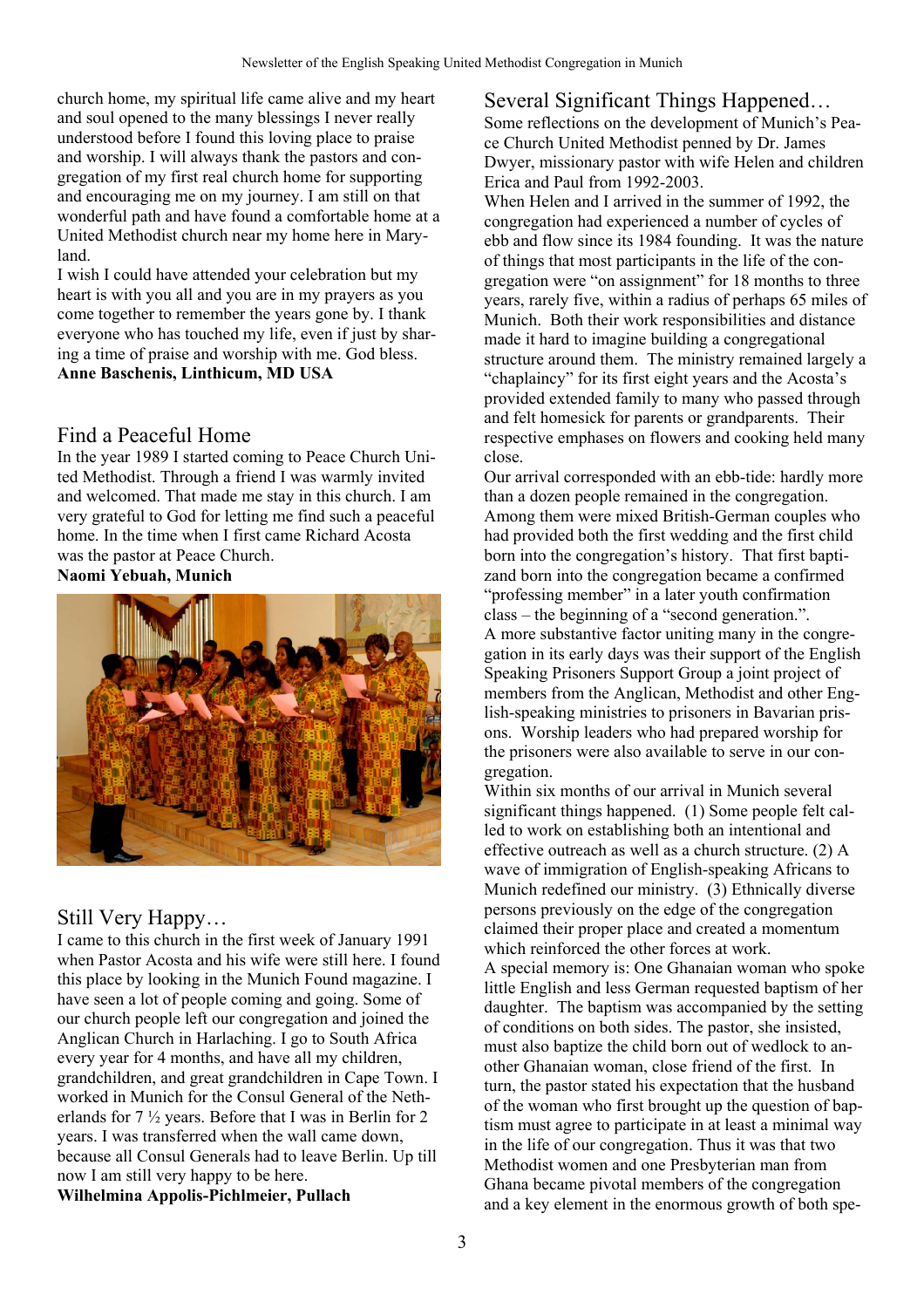cifically Ghanaian and generally African participation in the congregation. That man, head of the local Ghanaian cultural association, later joined the church and remained instrumental in the stable development of the congregation, and his wife and her friend became instrumental in developing the cultural and social life of the congregation: one of the most important events in the annual cycle of the congregation became the African-style Harvest Festival!

The final significant development under the Dwyers' tenure may well have been the good fortune of aligning the "stars" in the international appointment system to allow Pastor Christine Erb-Kanzleiter to assume a staff position with the English-speaking congregation which enabled her to become the fourth pastor of the congregation when the Dwyers left.

**Dr. James Dwyer, New York** 



## Peace Church as Host for the Women's World Day of Prayer

In 1993, led by Barbara Catlow of the Church of the Ascension, six of the English-language churches in Munich, including Peace Church, got together to discuss the idea of holding a WWDP service in English. There were many points to discuss as this was a brand new idea; amongst the questions asked was "where should we hold it?" Helen Dwyer and Cathy Pilgram who at that time represented Peace Church said "why not here? We are central and would be happy to host it". So began a tradition on the first Friday in March 1994 which has been repeated every year since. In fact not just the service but the two or three committee meetings we need beforehand are also hosted by Peace Church. There were 54 present at the first service which was prepared by Christian women in Palestine. Services have been written by Christian women in countries as diverse as Haiti and Korea, Madagascar and Samoa. We have had dancing, processions, Paraguayan harps, dramatic presentations as well as corporate singing and prayer and many have come to love this annual service. Peace Church always decorates the building beautifully according to the colours of the country whose service it is. They provide refreshments and it a tribute to them that most people stay after the service to enjoy fellowship with others whom they often only see at this service.

Very warm thanks and good wishes go to Peace Church from the Committee of the WWDP and we hope that we may be privileged to use Peace Church for this purpose for many more years to come.

**Mary Clelland, Chair of the WWDP Committee** 

#### I Feel Very Much at Home

My first time hearing about Peace Church was: Alice came to visit the church I was then attending. Later she invited me to Peace Church which unfortunately landed on stones or let's say I wasn't prepared for. Then a year later I met James Affram at New Years African Party. We talked about the church and its multicultural congregation. Once again I was invited. I made up my mind to come and I haven't regretted it since. I am happy and proud to be part of this congregation because I feel wanted and very much at home. And I hope this will be inspiration and an invitation to anyone who reads this.

**Kate Stoiber, Munich** 



#### Wrapped in Love…

It was in autumn 1999 that Jim Dwyer, then pastor-incharge of Peace Church, had asked me whether I could possibly do the pulpit cover for him in January 2000, while he would be in the USA for four weeks. Three January Sundays and one Sunday in February needed to be filled in the Peace Church preaching schedule. I was doubtful whether I could manage 4 Sundays in a row,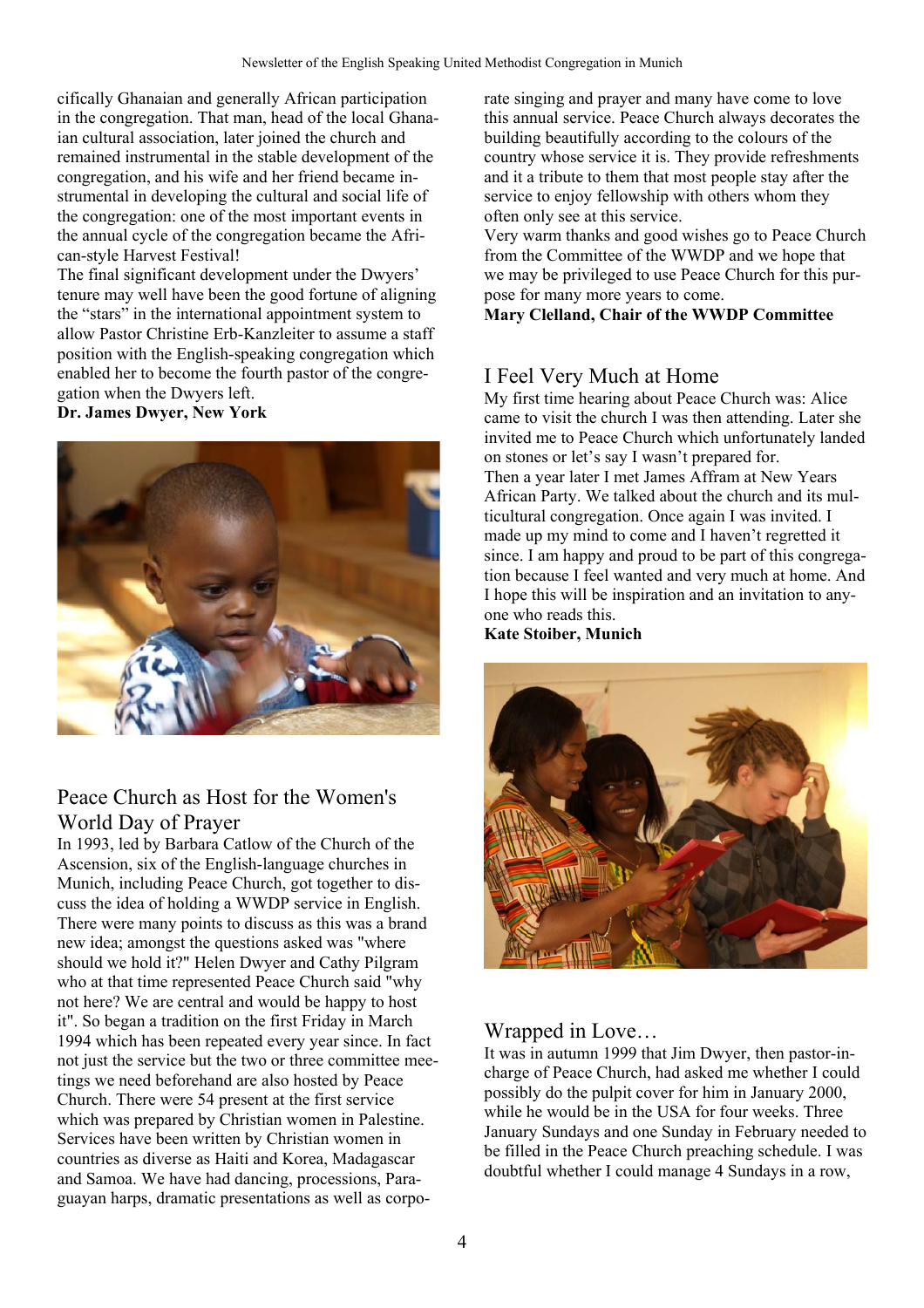but nevertheless said "yes". I suppose I liked the challenge of it.

It was in December 1999 that my father was diagnosed with cancer. Incurable. We spent Christmas 1999 together as an entire family at his place knowing that it was our last Christmas together.

January came. Jim left for the US. My father was sent to hospital again in the second week of January. I preached my first sermon on the healing of a leper, told the congregation about my father's illness and felt very much accepted and comforted in spite of the sad news. On my second Sunday covering for Jim I preached on Shiphra and Puah (Ex 1. 15ff). In sharing time I told the congregation that I would not be able to stay for coffee, but would catch the 2 something train to Stuttgart and head for my father's hospital. I visited him and stayed. He was in his final stage, and he needed me. At one point he opened his eyes, looked at my and said: "Don't they need you in Munich?" And I told him that I would stay at his side until it all would be over. He turned his face toward me in astonishment. None of us had before dared to express it that clearly that he would die. On the following weekend I turned home to Munich, preached at Peace Church, shared again how things were with my dad, didn't stay for coffee but went back to the hospital near Stuttgart. On 1 February 2000 my father died. While I was with him, church people, I knew, prayed for us.

Everything was organized for the funeral which would take place a week later. Two days after my father's death I returned to Munich and Peace Church, preached again – can't remember what… And then drove back to Stuttgart. It had been my father's wish that I would "bury" him which meant lead the service at his funeral. The text of the sermon was the story of Jacob's struggle at Jabbok. At sharing time a Sunday later I told the congregation how it all had gone. And at the door one woman gave me a poem as a present to comfort me, which she had written after her grandmother's death. I was so wrapped in people's love and care! It was overwhelming. It felt as if I had come home. I felt, I had arrived at the place where I had always belonged and



been called to.

When in spring 2000 the General Board of Global Ministries was willing to offer the assignment of an assistant pastor to Peace Church I hesitated not a moment but applied to become a full-time pastor in this fascinating community.

And here I am. The happiest pastor ever. After 9 years still fascinated, still wrapped in love and loving myself. **Pastor Christine Erb-Kanzleiter, Munich** 



## How I came to Peace Church

In late 2000, I was posted from a position in the UK that I knew well to set up a management college in Munich for the parent company, Allianz. As English was the group language, a native speaker was needed, ideally with a training or Human Resources background. As I was English, a trained teacher and had twenty years experience in HR and Training, I was a natural choice. Although the job was one 'to die for', it was awkward for me in family terms. Our youngest son was just starting his 'A' level courses: Linda had to stay until he finished. So, I promised Linda never to go ballroom dancing on my own and set off for two years in Munich on bachelor terms. On Sunday, my first port of call was a church with a large, international, congregation, where I was quickly integrated into a home group. At first, I felt out of place as a lone middle-aged man with wife and kids at home. Others at church were obviously puzzled, but they soon came to accept me and I came to really value those evenings as havens of normality. However, over time, I realised that I had never seen a woman in the pulpit or leading a service. My wife was a Lay Minister in the Anglican church back home and had a real and valued ministry: I could not accept that that would stop when she came to join me. The leader made it very clear that their doctrine was not negotiable and that all leadership had to be male. No arguments moved him: much mission in the early church was female; most other churches accepted female leadership; boys were being taught by women in his own Sunday School. I couldn't accept his view and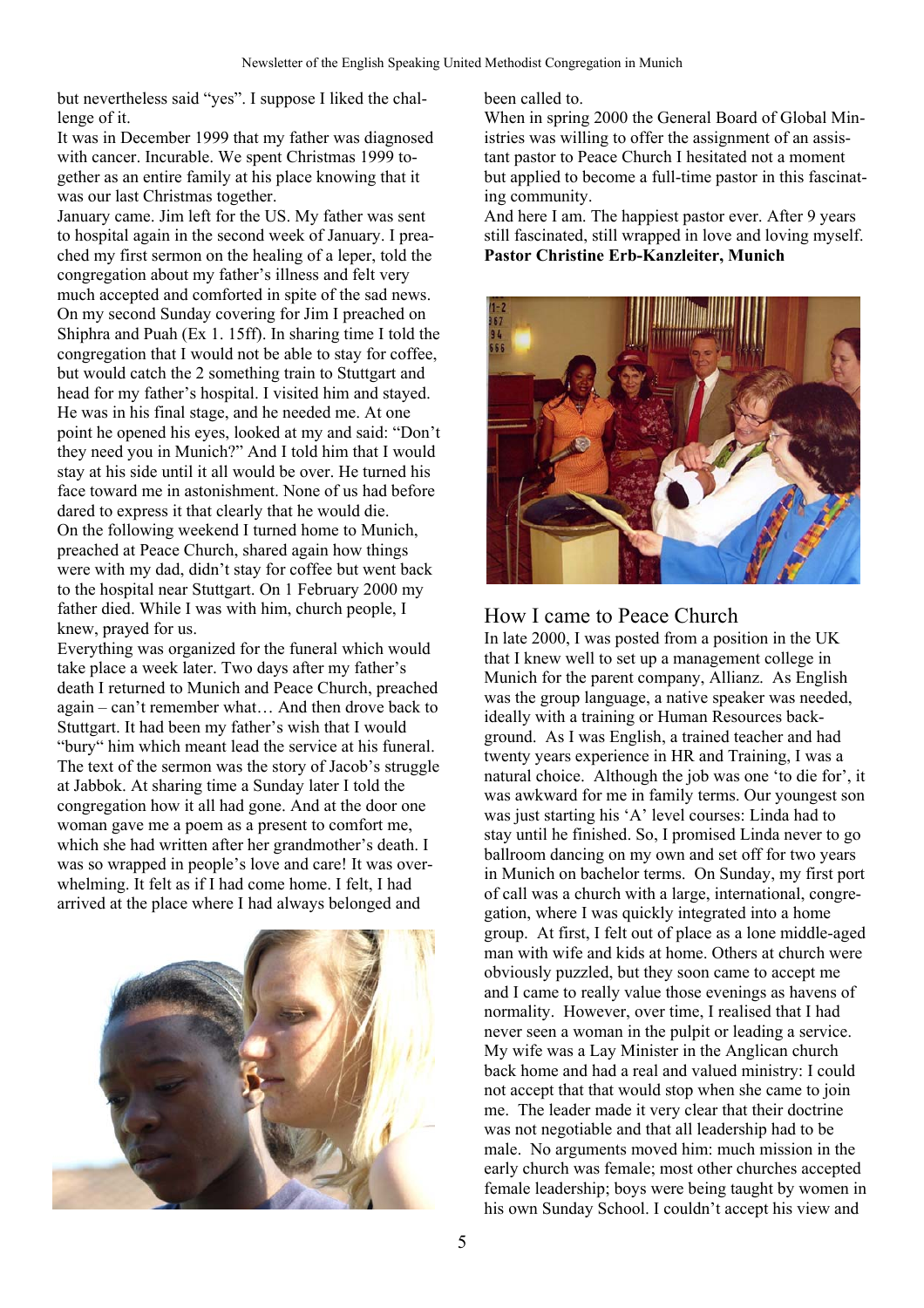left quietly. I flirted with the Anglican-Episcopalians, but the choir seemed more important than anything else. I may be unusual but I've always valued the spoken word over music, so I left there too. So, one Sunday, I arrived unannounced in Peace Church, fearing there might not be an English-speaking church in Munich for me. All I recall of that first Sunday was the immediate unquestioning and loving acceptance of Christine, the then deputy pastor, and of Laura Thurston, co-ordinator of the Sunday School. Yes, I was middle-aged and male and on my own, but that was no problem. There was a sort of a structure of a Home Group, which I joined. And there were some evening socials I tried as well. What kept me was the unceasing and unfussy support. There was a real mixture of nationalities, languages and family situations whose unusual nature I came to appreciate, but at the heart of it all this unceasing and unfussy support. I was so grateful at the time and I recall those days often. So, when Linda arrived, I could go ballroom dancing as a couple and we had a ready home in a Christian community.

**Peter Clist, Liphook, GB** 

#### A Wonderful Example of God's Timing

My arrival at Peace Church turned out to be a wonderful example of God's timing. Six months after my move to Munich, the Pastor-in-charge was leaving. There was to be no more funding for a part-time assistant pastor. I had been around just long enough to feel settled and ready to do more than the occasional service-leading and preaching. That meant it was perfect timing when Christine, with the Bishop's blessing, offered me the role of lay pastor. Despite my recent arrival, Peace Church people seemed quite happy to welcome yet another new face and to accept the things I did differently 'without turning a hair'. I soon realised that one of the greatest strengths of this community is its readiness to welcome strangers, week after week, without getting weary of the process. Reaching out across cultural and language boundaries and building new relationships can be hard work. Hardly a Sunday goes by at Peace Church without new arrivals. It's a miracle, then, that newcomers still matter, still receive a welcome and still have every opportunity to take an active part in all that goes on. Long may it continue! **Linda Clist, Liphook, GB** 

#### It All Began in Winter

…2000, when my wife Jemima arrived from Ghana. Before then I had already heard about Peace Church through some fellow Ghanaians. When Jemima came, we wanted to find a church and go there regularly. We started alone. And God blessed us so much that now we are five, a family of five: two daughters and one little

boy had been given to us. We thank God, our pastor and the fellow church members and wish Peace Church a happy anniversary.

#### **Francis Talleh, Neufahrn**

#### I Really Wasn't That Excited to Go to Church at All

It was Emily and my first summer in Munich and in fact our first Summer as a married couple. We had lived in Dortmund and just got to Munich at the end of April. In Dortmund we had found a wonderful Germanspeaking Baptist Church, where we felt at home for the few months we were there. And they had suggested a Baptist Church in Munich. That sounded great - Emily was Baptist, I was - well, let's say: open. We went there for both their German and English speaking services. The German congregation was too large and impersonal for our taste. We got so upset about the Sermon in the English Speaking service that we left before it was over. Thus started a Summer of Church hopping, to English-speaking services and German-speaking Freikirchen all across Munich. Emily did major research, and at one point early in the search suggested Peace Church. We went and liked it, but still wanted to check out other places. I got exhausted, and possibly annoyed after a while. I really wasn't that excited to go to Church at all, and did it mostly because it was important to Emily. But strangely, one morning I felt the desire to go back to Peace Church. Not because it was the "smallest of the evils", but because I wanted to go there. And I loved it, then and ever since. This, our second Sunday, was the first Sunday the Pope-Levisons were at Peace Church. They told us later that they thought we had been here for ages. I think that's one of the best things about Peace Church: A second time visitor can feel as at home and as comfortable as a regular for years would anywhere else. **Johannes Zumpe, Munich**

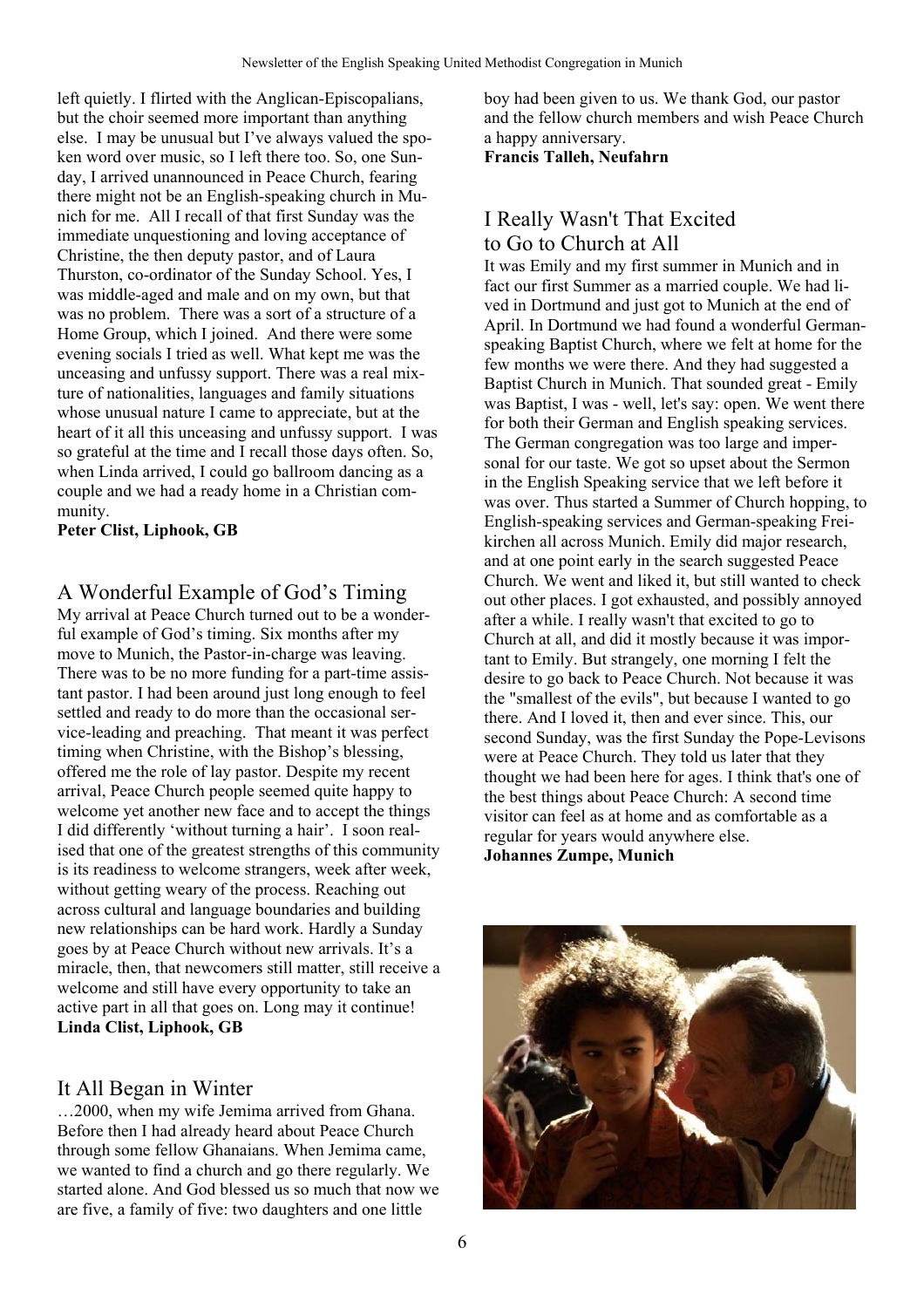## We Feel Very Comfortable

We have been living in Munich since 2002, but we did not know Peace Church until we moved to Neufahrn. When we met the Addo family, they brought us to Peace Church – that was in 2006. We are very glad that we found this church and will never go to another one. We became full members two years ago. And we had our two children Ronny and Priscilla baptised there. We feel very comfortable at Peace Church and we are coming regularly.

**Joe Nyarko, Neufahrn** 

#### The Church Would Pay the Rent

In September 2006 I joined Peace Church. I was an asylum seeker from Nigeria – at the time I first came, I was pregnant. 2 months later I learned that I wasn't only expecting one baby (which is already hard enough) but two. For some weeks I didn't dare to tell anybody. By the beginning of December I confided in Pastor Christine. Christine promised all possible help and support the church community could give. The twins were due at the beginning of February. At the beginning of December I went to hospital for a check up. And the staff kept me there. The twins were about to come – more than two months early. While I tried to perform a natural birth, the twins got weaker and weaker. When their heartbeat was at the absolute limit, the hospital staff called the pastor to please explain to me that I would have to deliver the babies by a Cesarean.



My two tiny babies were born, and a whole network of church women took an interest in my story. They talked to doctors, nurses and social workers.

It was obvious that the twins – David and Deborah – would not survive, if I had to take them to the dirty and hostile environment of the asylum seekers' place. Pastor Christine intervened and negotiated with the highest authorities of the government to achieve an exceptional regulation for me and my babies. She offered to find alternative accommodation, which she did after some difficult phone calls with all sorts of authorities. Then

she offered to the government that the church would pay the rent for my stay in a house for single mothers and children, and helped me move there just a few days before Christmas.

I couldn't breastfeed because the babies were too weak and small. With the help of a midwife who Christine got on board, I was given advice how to pump the milk and give it to my children. I needed support with almost everything. Committed Peace Church women saw to all that. They invested a lot of time to help me. And at Easter 2007 David and Deborah were baptized in Peace Church.

**Tina O., Berlin** 

## What Amazing Surprise!

I am from Cameroon. I arrived in Munich more than 8 years ago. I first visited a catholic church not far from my place. Being protestant, Presbyterian, I was looking for a church not far from home. I found a protestant church, but the sermons were in German. Unfortunately my German was not good enough. I could not really appreciate the preaching.

One day I was looking for a parking place near Sendlinger Tor. I found one in Frauenlobstrasse. Then walking towards the city to meet friends, I saw the Methodist Church, and I noticed that it also had an Englishspeaking congregation. The following Sunday I decided to come and visit Peace Church. What an amazing surprise: so many people from different cultural origins, from different continents! I was asked to stay after the service to share coffee. For the first time in many years I could understand and value the whole worship and preaching! I felt really welcome and decided to come again, what I've been doing since. Thanks for that! **Nicole Biyee, Munich** 

## The Chocolate Cheese Mountain Apple Family

It began in the head and ended in the heart.

It began virtually and ended in reality.

It began anonymously and ended in personal relationships.

The chocolate cheese mountain apple family: We - Dieter (mountain) and Franziska (apple), with our two children Benaja (7yrs) (cheese) and Anna-Mengia (soon 4yrs)(chocolate)- are a Swiss family. We still call ourselves "Swiss"- although we haven't lived in Switzerland for the last 7 years  $\odot$ 

From tô with gombo sauce and speaking French we came to beer, snow and limited space. We arrived in Munich a year ago because Dieter is doing a training here. Having lived in Africa the preceding five years, the transition was a bigger challenge for the kids and Franziska than anticipated. Friendships need time to